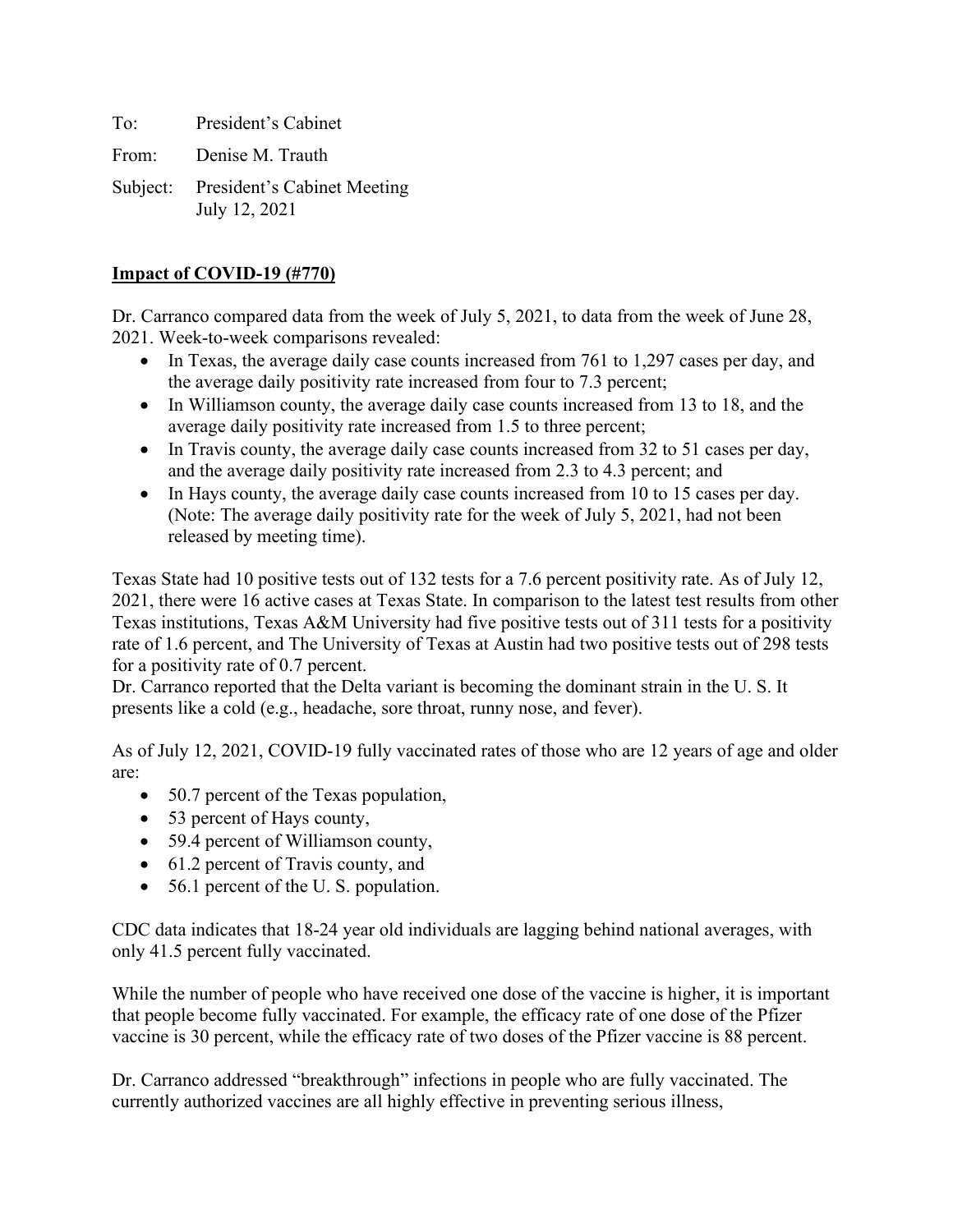hospitalization, and death. They have varying levels of efficacy in preventing infection. Initially, when studies against the original COVID-19 U. S. strain were conducted, Pfizer and Moderna vaccines were shown to be about 95 percent efficacious in preventing infection. However, a recent study from the United Kingdon revealed Pfizer's efficacy drops to about 88 percent against the Delta variant. Likewise, the Johnson & Johnson vaccine was initially shown to be 74 percent efficacious in preventing infection against the original COVID-19 U. S. strain, and recent data suggests that it remains effective against the Delta variant. Indeed, none of the vaccines are 100 percent effective in preventing infection. Thus, some persons may get infected despite being fully vaccinated. The bottom-line, however, is that the vaccine protects persons from the most serious outcomes. "Breakthrough" infections are likely to cause milder symptoms and are less likely to spread infection to others. In the event of a "breakthrough" infection, the infected person must still isolate for 10 days. Close contacts, who are not fully vaccinated, must quarantine for 10 days without testing or for seven days with testing; close contacts who are fully vaccinated will not have to quarantine or test unless they develop COVID symptoms. The Roadmap and the Student Health Center vaccination webpage will be updated accordingly.

Dr. Carranco discussed the status of a booster. At present, the CDC has not recommended a booster shot. Texas State will follow CDC protocol and is prepared to administer the booster shot should the guidance change.

Dr. Carranco will be meeting with the Health, Wellness, and Safety Work Group later in the week to review the current health and safety guidelines. The wearing of face coverings remains a major recommendation and face coverings will continue to be readily available at athletic events and in classrooms.

## **Commencement (#143)**

Dr. Bourgeois and guest Dr. Vedaraman Sriraman, Associate Vice President for Academic Affairs, discussed plans for three August commencement ceremonies that will be held in the University Events Center (UEC). Key differences from ceremonies held pre-COVID include:

- The processional into and out of the UEC will be limited to the platform party and faculty. Students will not process.
- Doctoral students will be hooded on the floor, not on the platform.
- No live music will be played.

## **Institutional Compliance (#557)**

Dr. Lloyd, Dr. Silva, and guests Mr. Bobby Mason, Assistant Vice President for Institutional Compliance and Chief Compliance Officer, and Ms. Carole Clerie, Assistant Vice President for Human Resources, discussed prevention and compliance online training for faculty and staff in an effort to create a safer, healthier, and more inclusive university community. Cabinet members approved expanding the EVERFI partnership to include 38 courses for faculty and staff.

## **President's Update (#556)**